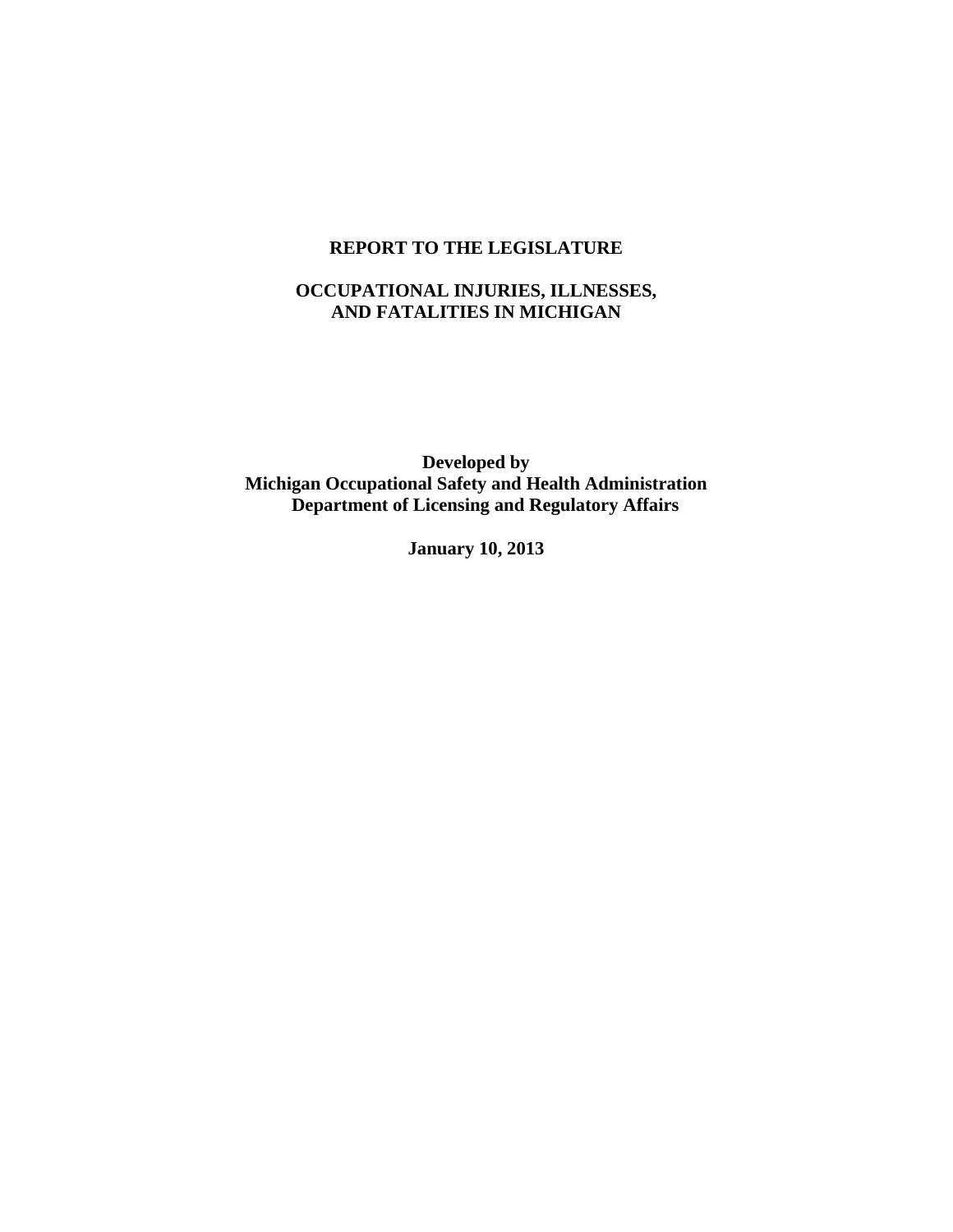# **MICHIGAN OCCUPATIONAL INJURIES, ILLNESSES, AND FATALITIES**

## **JANUARY 2013**

### **INTRODUCTION**

The information that follows is presented in response to Section 340 of Public Act 200 of 2012. This section requires that the Department of Licensing and Regulatory Affairs (LARA), Michigan Occupational Safety and Health Administration (MIOSHA), provide an annual report by February 1 of each year "...to the appropriate house and senate appropriations subcommittees and the fiscal agencies on the number of individuals injured on the job within industries related to MIOSHA during the preceding calendar year."

# **"PROGRAM-RELATED" FATALITIES**

The agency records "program-related" fatalities. In general, this means that the incident related to the fatality may have resulted from a hazard or hazards that occurred based upon a failure to adhere to one or more MIOSHA requirement. There were 24 such fatalities in Michigan during calendar year 2012. (See the following table for data and definitions.)

### **WORKPLACE INJURIES AND ILLNESSES**

A complete census of occupational illnesses and injuries for Michigan does not exist. However, the agency cooperates with the U.S. Bureau of Labor Statistics to sample Michigan's employers to produce annual estimates of the number of occurrences of work-related illness and injuries. The 2012 survey collected the 2011 illness and injury occurrences of 6,500 Michigan employers. The employer sample was stratified by industry and the results were used to project total occurrence estimates. The seven page table that follows the fatality data presents the results. Footnotes at the end of the table provide additional information about the methodology used. The sample excludes self-employed individuals, railroads, select mining industries, and the federal government.

### **INQUIRIES**

**Questions about these data may be directed to the Management Information Systems Section (MISS), Management and Technical Services Division (MTSD), MIOSHA (517) 322-1850.**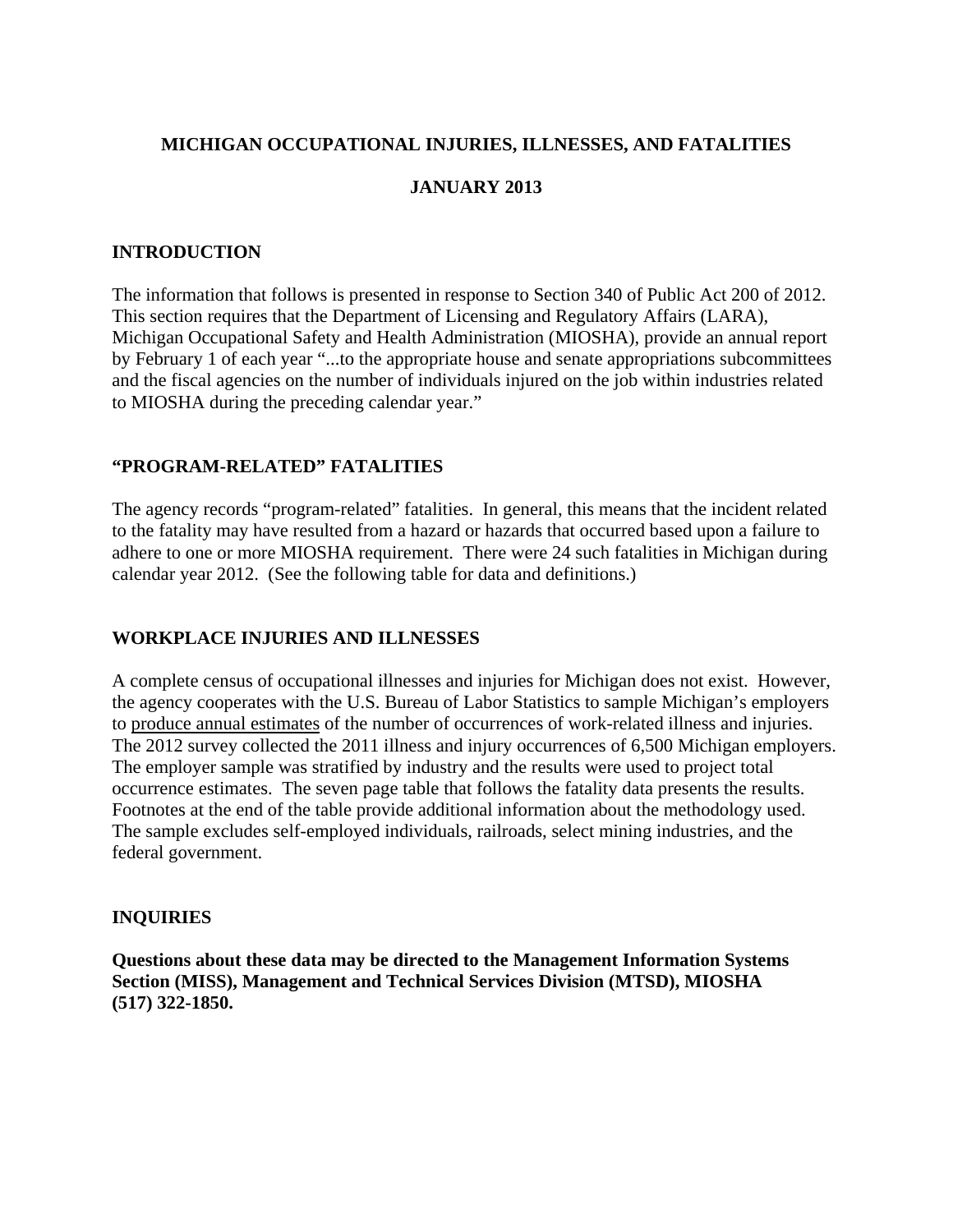### **MIOSHA Program-Related Fatalities Calendar Year 2012**

| <b>General Industry Safety and Health</b> | 17 |
|-------------------------------------------|----|
| <b>Construction Safety and Health</b>     |    |
| <b>TOTAL</b>                              | 74 |

**Note: Data current as of 01/10/13.** 

**Source: MISS, MTSD, LARA** 

### **NOTE: A fatality is recorded as "program-related" if the deceased party was employed in an occupation included in MIOSHA jurisdiction as defined in Public Act 154 of 1974, as amended, and the fatality appears to be related to one or more of the following conditions:**

- The incident was found to have resulted from violations of MIOSHA safety and health standards or the general duty clause.
- The incident was considered to be the result of a failure to follow a good safety and health practice that would be the subject of a safety and health recommendation.
- The information describing the incident is insufficient to make a clear distinction between a "program-related" and "non-program-related" incident, but the type and nature of the injury indicates that there is a high probability that the injury was the result of a failure to adhere to one or more MIOSHA standard, the general duty clause, or good safety and health practice.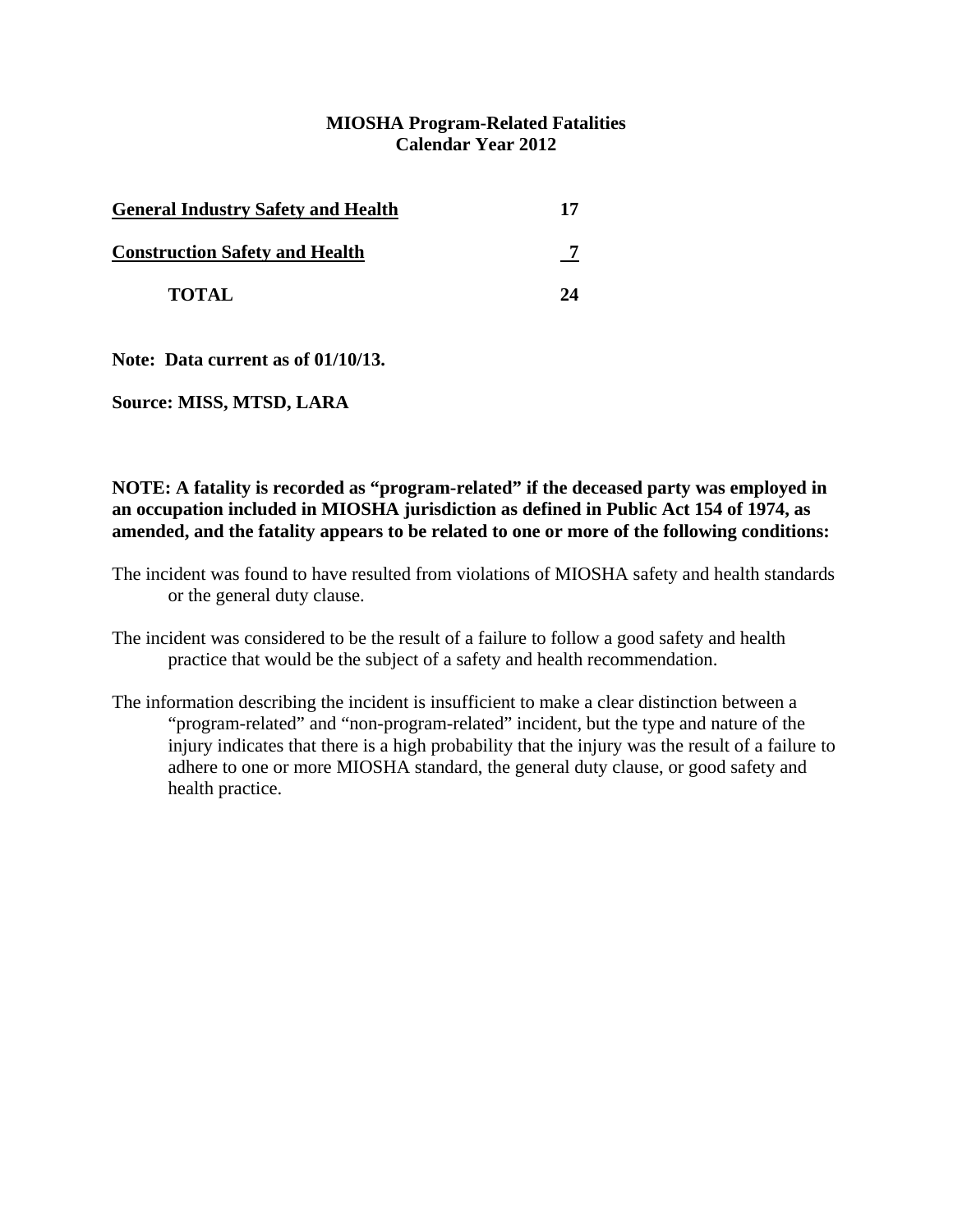**Michigan**

| (In thousands)           |                                   |                                                      |                                 |                                                                 |                                                   |                                                 |                                 |
|--------------------------|-----------------------------------|------------------------------------------------------|---------------------------------|-----------------------------------------------------------------|---------------------------------------------------|-------------------------------------------------|---------------------------------|
| Industry <sup>1</sup>    | <b>NAICS</b><br>code <sup>2</sup> | 2011<br>Average<br>annual<br>employment <sup>3</sup> | Total<br>recordable<br>cases    | Cases with days away from work, job<br>transfer, or restriction |                                                   |                                                 |                                 |
|                          |                                   |                                                      |                                 | Total                                                           | Cases with<br>days away<br>from work <sup>4</sup> | Cases<br>with job<br>transfer or<br>restriction | Other<br>recordable<br>cases    |
| All industries including |                                   | 3,730.2                                              | 115.1                           | 55.1                                                            | 30.2                                              | 24.9                                            | 60.0                            |
|                          |                                   | 3,219.6                                              | 97.4                            | 46.6                                                            | 24.8                                              | 21.9                                            | 50.8                            |
|                          |                                   | 629.8                                                | 31.3                            | 15.8                                                            | 8.1                                               | 7.7                                             | 15.4                            |
|                          |                                   | 27.5                                                 | 1.5                             | 1.0                                                             | 0.8                                               | 0.2                                             | 0.5                             |
|                          | 11                                | 21.7                                                 | 1.4                             | 0.9                                                             | 0.7                                               | 0.2                                             | 0.5                             |
|                          | 111<br>112<br>115                 | 12.7<br>4.9<br>2.4                                   | 0.7<br>0.3<br>0.2               | 0.3<br>0.2<br>0.2                                               | 0.2<br>0.2<br>(°)                                 | 0.1<br>(°)<br>0.1                               | 0.3<br>0.1<br>(°)               |
|                          | 21                                | 5.8                                                  | 0.1                             | 0.1                                                             | (°)                                               | (°)                                             | (°)                             |
|                          |                                   | 124.4                                                | 2.8                             | 1.6                                                             | $1.2$                                             | 0.4                                             | $1.2$                           |
|                          | 23                                | 124.4                                                | 2.8                             | 1.6                                                             | 1.2                                               | 0.4                                             | 1.2                             |
|                          | 236<br>237<br>238                 | 27.2<br>14.0<br>83.2                                 | 0.6<br>0.2<br>2.0               | 0.4<br>0.1<br>1.1                                               | $\sim$<br>0.1<br>0.8                              | 0.1<br>0.3                                      | 0.2<br>0.1<br>0.9               |
|                          |                                   | 477.8                                                | 27.0                            | 13.2                                                            | 6.1                                               | 7.1                                             | 13.7                            |
|                          | 31-33                             | 477.8                                                | 27.0                            | 13.2                                                            | 6.1                                               | 7.1                                             | 13.7                            |
|                          | 311<br>312<br>321<br>322<br>323   | 32.6<br>4.7<br>7.9<br>11.4<br>14.1                   | 1.7<br>0.4<br>0.4<br>0.6<br>0.3 | 1.1<br>0.3<br>0.3<br>0.3<br>0.2                                 | 0.3<br>0.2<br>0.1<br>0.2<br>0.1                   | 0.7<br>0.2<br>0.1<br>0.1<br>0.1                 | 0.7<br>0.1<br>0.2<br>0.3<br>0.1 |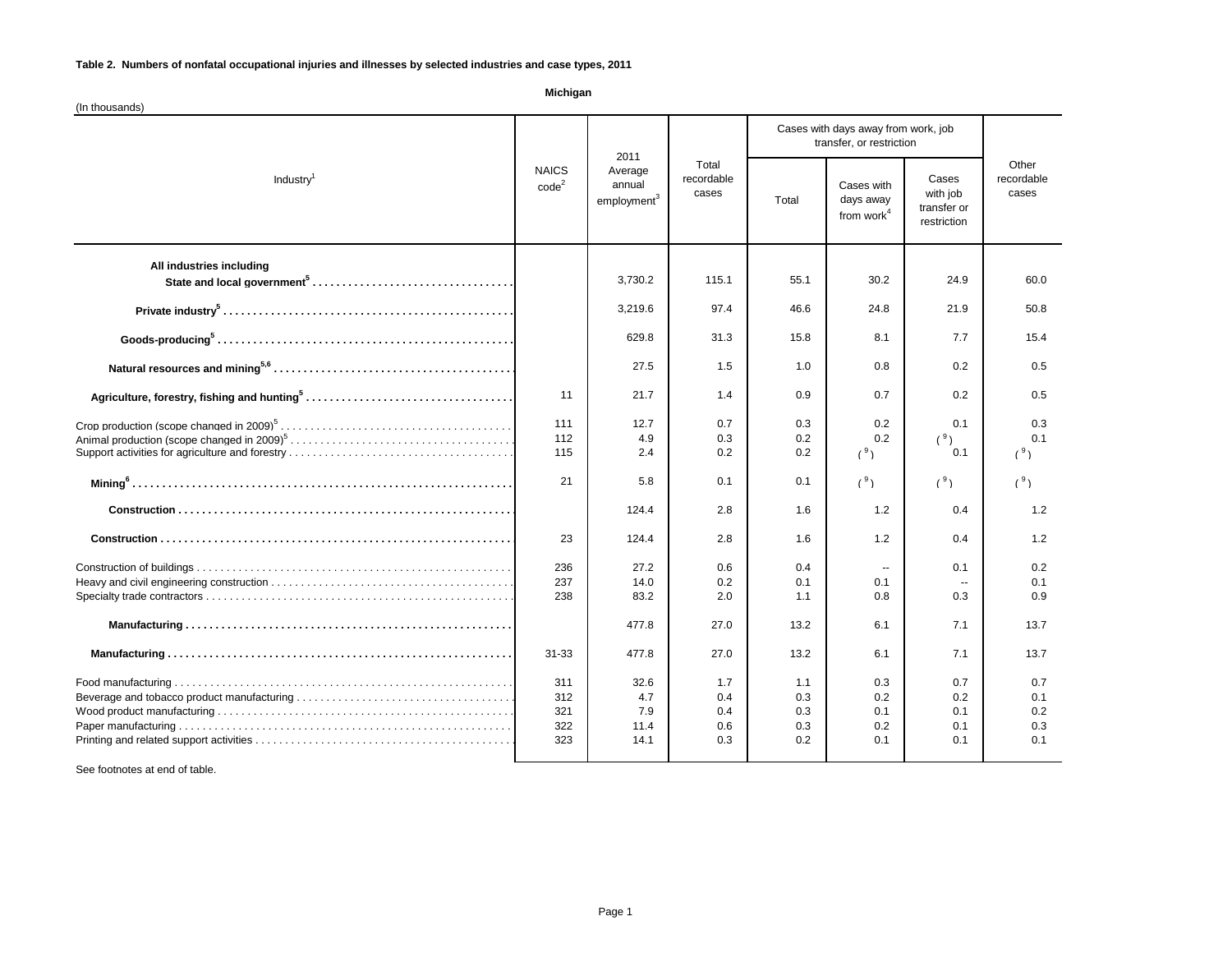**Michigan**

| (In thousands)                                                                                                                                                                                                                                                                                                                                                                 |                                                                                                                                                                                     |                                                                                                                                                                                                                                    |                                                                                                                                                                                                        |                                                                                                                                                                                                    |                                                                                                                                                                                                            |                                                                                                                                                                                                                      |                                                                                                                                                                                            |
|--------------------------------------------------------------------------------------------------------------------------------------------------------------------------------------------------------------------------------------------------------------------------------------------------------------------------------------------------------------------------------|-------------------------------------------------------------------------------------------------------------------------------------------------------------------------------------|------------------------------------------------------------------------------------------------------------------------------------------------------------------------------------------------------------------------------------|--------------------------------------------------------------------------------------------------------------------------------------------------------------------------------------------------------|----------------------------------------------------------------------------------------------------------------------------------------------------------------------------------------------------|------------------------------------------------------------------------------------------------------------------------------------------------------------------------------------------------------------|----------------------------------------------------------------------------------------------------------------------------------------------------------------------------------------------------------------------|--------------------------------------------------------------------------------------------------------------------------------------------------------------------------------------------|
| Industry <sup>1</sup>                                                                                                                                                                                                                                                                                                                                                          | <b>NAICS</b><br>code <sup>2</sup>                                                                                                                                                   | 2011<br>Average<br>annual<br>employment <sup>3</sup>                                                                                                                                                                               | Total<br>recordable<br>cases                                                                                                                                                                           | Cases with days away from work, job<br>transfer, or restriction                                                                                                                                    |                                                                                                                                                                                                            |                                                                                                                                                                                                                      |                                                                                                                                                                                            |
|                                                                                                                                                                                                                                                                                                                                                                                |                                                                                                                                                                                     |                                                                                                                                                                                                                                    |                                                                                                                                                                                                        | Total                                                                                                                                                                                              | Cases with<br>days away<br>from work <sup>4</sup>                                                                                                                                                          | Cases<br>with job<br>transfer or<br>restriction                                                                                                                                                                      | Other<br>recordable<br>cases                                                                                                                                                               |
| Plastics and rubber products manufacturing (scope changed in 2009)<br>Machinery manufacturing (scope changed in 2009)<br>Computer and electronic product manufacturing<br>Transportation equipment manufacturing (scope changed in 2009)<br>Furniture and related product manufacturing (scope changed in 2009)<br>Building material and garden equipment and supplies dealers | 324<br>325<br>326<br>327<br>331<br>332<br>333<br>334<br>335<br>336<br>337<br>339<br>42<br>423<br>424<br>425<br>44-45<br>441<br>442<br>444<br>445<br>447<br>448<br>451<br>452<br>453 | 1.3<br>26.1<br>31.8<br>10.8<br>19.7<br>68.1<br>56.4<br>17.5<br>9.8<br>124.5<br>19.2<br>17.8<br>2,589.8<br>712.2<br>153.8<br>83.6<br>44.9<br>25.4<br>447.2<br>52.1<br>12.1<br>39.4<br>75.5<br>24.1<br>37.2<br>20.0<br>109.9<br>22.4 | 0.1<br>0.8<br>1.7<br>0.5<br>1.5<br>4.6<br>3.7<br>0.4<br>0.3<br>8.0<br>1.0<br>0.7<br>66.1<br>21.2<br>3.6<br>1.6<br>1.8<br>0.2<br>12.2<br>2.1<br>$\sim$<br>1.3<br>2.0<br>0.2<br>0.4<br>0.2<br>3.9<br>0.4 | (°)<br>0.4<br>1.0<br>0.2<br>0.7<br>2.2<br>1.5<br>0.1<br>0.1<br>3.8<br>0.5<br>0.3<br>30.8<br>12.2<br>2.1<br>0.8<br>1.2<br>0.1<br>6.7<br>0.9<br>0.2<br>0.9<br>1.1<br>0.1<br>0.1<br>0.1<br>2.4<br>0.2 | $\sim$<br>0.1<br>0.4<br>0.1<br>0.5<br>1.1<br>0.7<br>0.1<br>0.1<br>1.6<br>0.3<br>0.1<br>16.6<br>6.7<br>1.0<br>0.4<br>0.6<br>$\sim$<br>3.6<br>0.7<br>0.2<br>0.3<br>0.5<br>$\sim$<br>0.1<br>(°)<br>1.0<br>0.2 | $\mathbf{u}$<br>0.3<br>0.6<br>0.1<br>0.2<br>1.1<br>0.7<br>0.1<br>0.1<br>2.2<br>0.2<br>0.2<br>14.1<br>5.4<br>1.1<br>0.5<br>0.6<br>$\ddotsc$<br>3.1<br>0.2<br>$\overline{a}$<br>0.6<br>0.6<br>(9)<br>(°)<br>1.4<br>(9) | 0.4<br>0.7<br>0.3<br>0.8<br>2.4<br>2.2<br>0.2<br>0.2<br>4.1<br>0.4<br>0.4<br>35.3<br>9.1<br>1.5<br>0.8<br>0.6<br>0.1<br>5.5<br>1.2<br>0.1<br>0.4<br>0.9<br>0.1<br>0.3<br>0.1<br>1.5<br>0.3 |
|                                                                                                                                                                                                                                                                                                                                                                                | 454                                                                                                                                                                                 | 8.4                                                                                                                                                                                                                                | 0.5                                                                                                                                                                                                    | 0.3                                                                                                                                                                                                | 0.3                                                                                                                                                                                                        | $\sim$                                                                                                                                                                                                               | 0.2                                                                                                                                                                                        |
|                                                                                                                                                                                                                                                                                                                                                                                | 48-49                                                                                                                                                                               | 92.0                                                                                                                                                                                                                               | 5.0                                                                                                                                                                                                    | 3.1                                                                                                                                                                                                | 2.0                                                                                                                                                                                                        | 1.2                                                                                                                                                                                                                  | 1.9                                                                                                                                                                                        |
|                                                                                                                                                                                                                                                                                                                                                                                |                                                                                                                                                                                     |                                                                                                                                                                                                                                    |                                                                                                                                                                                                        |                                                                                                                                                                                                    |                                                                                                                                                                                                            |                                                                                                                                                                                                                      |                                                                                                                                                                                            |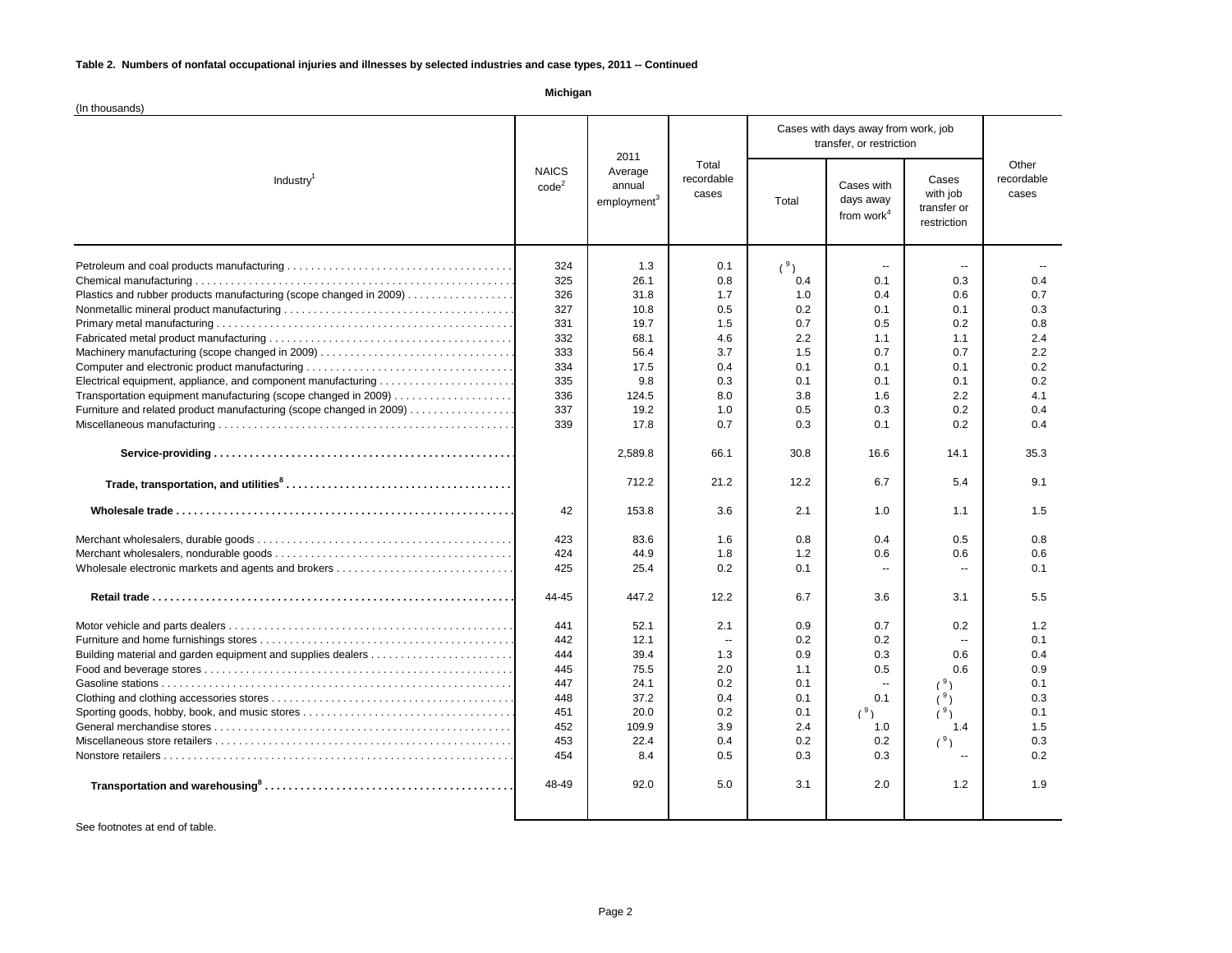**Michigan**

| (In thousands)                                   |                                                                                                                        |                                                                                                                                                                             |                                                                                                                                                                      |                                                                                                                                                    |                                                                                                                                                                         |                                                                                                                                                             |                                                                                                                                          |
|--------------------------------------------------|------------------------------------------------------------------------------------------------------------------------|-----------------------------------------------------------------------------------------------------------------------------------------------------------------------------|----------------------------------------------------------------------------------------------------------------------------------------------------------------------|----------------------------------------------------------------------------------------------------------------------------------------------------|-------------------------------------------------------------------------------------------------------------------------------------------------------------------------|-------------------------------------------------------------------------------------------------------------------------------------------------------------|------------------------------------------------------------------------------------------------------------------------------------------|
| Industry <sup>1</sup>                            | <b>NAICS</b><br>code <sup>2</sup>                                                                                      | 2011<br>Average<br>annual<br>employment <sup>3</sup>                                                                                                                        | Total<br>recordable<br>cases                                                                                                                                         | Cases with days away from work, job<br>transfer, or restriction                                                                                    |                                                                                                                                                                         |                                                                                                                                                             |                                                                                                                                          |
|                                                  |                                                                                                                        |                                                                                                                                                                             |                                                                                                                                                                      | Total                                                                                                                                              | Cases with<br>days away<br>from work <sup>4</sup>                                                                                                                       | Cases<br>with job<br>transfer or<br>restriction                                                                                                             | Other<br>recordable<br>cases                                                                                                             |
|                                                  | 481<br>482<br>484<br>485<br>488<br>492<br>493<br>22<br>221<br>51<br>511<br>517<br>52<br>521<br>524<br>53<br>531<br>532 | 14.0<br>$\ddot{\phantom{a}}$<br>36.0<br>5.8<br>11.6<br>10.3<br>12.2<br>19.2<br>19.2<br>54.4<br>54.4<br>16.3<br>20.6<br>181.4<br>Ξ.<br>50.9<br>49.0<br>35.5<br>12.8<br>538.0 | 0.6<br>0.1<br>2.1<br>0.2<br>0.7<br>0.4<br>0.8<br>0.4<br>0.4<br>0.9<br>0.9<br>0.2<br>0.5<br>2.2<br>$\overline{\phantom{a}}$<br>(°)<br>0.3<br>1.3<br>0.8<br>0.5<br>5.3 | 0.5<br>(9)<br>1.3<br>0.1<br>0.5<br>0.2<br>0.5<br>0.2<br>0.2<br>0.5<br>0.5<br>0.1<br>0.3<br>1.0<br>$\sim$<br>(°)<br>0.1<br>0.6<br>0.4<br>0.2<br>2.2 | 0.3<br>(9)<br>0.9<br>$\sim$<br>0.3<br>0.1<br>0.2<br>0.1<br>0.1<br>0.2<br>0.2<br>(9)<br>0.1<br>0.5<br>$\overline{\phantom{a}}$<br>(°)<br>0.1<br>0.3<br>0.2<br>0.1<br>1.4 | 0.2<br>(°)<br>0.3<br>$\sim$<br>0.2<br>0.1<br>0.2<br>0.1<br>0.1<br>0.3<br>0.3<br>(9)<br>0.2<br>0.5<br>$\mathbf{u}$<br>(°)<br>(°)<br>0.3<br>0.2<br>0.1<br>0.8 | 0.1<br>(9,<br>0.8<br>0.1<br>0.2<br>0.2<br>0.3<br>0.2<br>0.2<br>0.4<br>0.4<br>0.1<br>0.2<br>1.2<br>(°)<br>0.2<br>0.7<br>0.4<br>0.3<br>3.1 |
| Professional, scientific, and technical services | 54                                                                                                                     | 230.3                                                                                                                                                                       | 2.0                                                                                                                                                                  | 0.6                                                                                                                                                | 0.3                                                                                                                                                                     | 0.3                                                                                                                                                         | 1.4                                                                                                                                      |
|                                                  | 55                                                                                                                     | 51.1                                                                                                                                                                        | 0.4                                                                                                                                                                  | 0.1                                                                                                                                                | 0.1                                                                                                                                                                     | 0.1                                                                                                                                                         | 0.3                                                                                                                                      |
|                                                  |                                                                                                                        |                                                                                                                                                                             |                                                                                                                                                                      |                                                                                                                                                    |                                                                                                                                                                         |                                                                                                                                                             |                                                                                                                                          |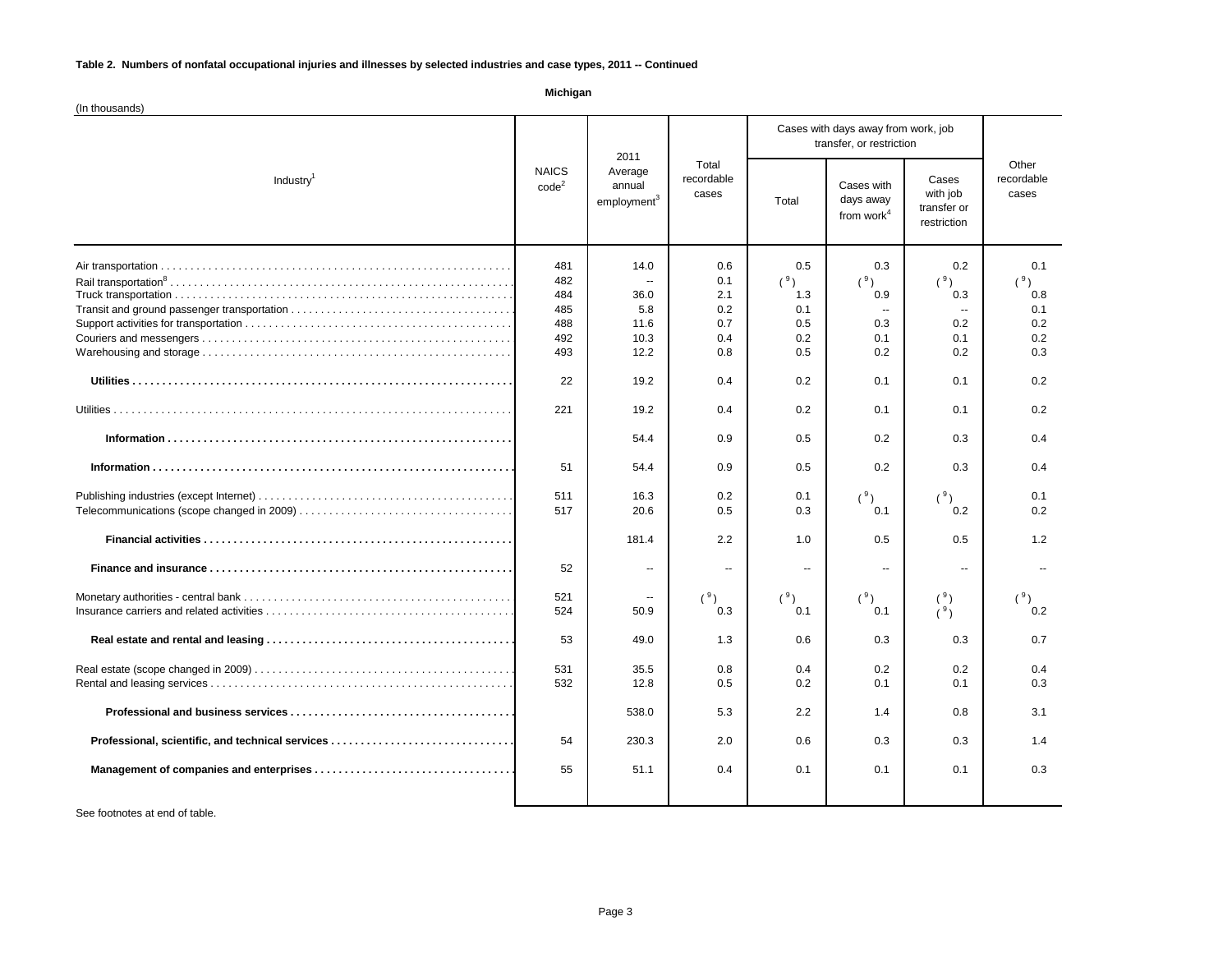(In thousands) 56 256.5 2.9 1.5 1.0 0.5 1.4 Administrative and support services (scope changed in 2009) . . . . . . . . . . . . . . . . . . . . . . . . . . . . . . . . . . . . . . . . . . . . . . . . . . . . . . . . . . . . . . . . . . . . . . . . . . . . . . . . 561 245.6 2.5 1.2 0.9 0.3 1.3 Waste management and remediation services . . . . . . . . . . . . . . . . . . . . . . . . . . . . . . . . . . . . . . . . . . . . . . . . . . . . . . . . . . . . . . . . . . . . . . . . . . . . . . . . 562 10.9 0.4 0.3 0.2 0.1 0.1 596.4 24.5 10.4 5.3 5.0 14.2 61 63.0 0.9 0.2 0.2 0.1 0.7 Educational services . . . . . . . . . . . . . . . . . . . . . . . . . . . . . . . . . . . . . . . . . . . . . . . . . . . . . . . . . . . . . . . . . . . . . . . . . . . . . . . . 611 63.00.9 0.2 0.2 0.1 0.7 62 533.4 23.6 10.2 5.2 5.0 5.0 13.5 Ambulatory health care services . . . . . . . . . . . . . . . . . . . . . . . . . . . . . . . . . . . . . . . . . . . . . . . . . . . . . . . . . . . . . . . . . . . . . . . . . . . . . . . . 621 187.5 3.6 1.2 0.6 0.6 2.4 Hospitals . . . . . . . . . . . . . . . . . . . . . . . . . . . . . . . . . . . . . . . . . . . . . . . . . . . . . . . . . . . . . . . . . . . . . . . . . . . . . . . . 622 189.4 11.5 4.1 2.2 1.9 7.4 Nursing and residential care facilities . . . . . . . . . . . . . . . . . . . . . . . . . . . . . . . . . . . . . . . . . . . . . . . . . . . . . . . . . . . . . . . . . . . . . . . . . . . . . . . . 623 98.3 6.7 3.9 1.9 2.0 2.7 Social assistance . . . . . . . . . . . . . . . . . . . . . . . . . . . . . . . . . . . . . . . . . . . . . . . . . . . . . . . . . . . . . . . . . . . . . . . . . . . . . . . . 624 58.1 1.9 0.9 0.5 0.5 1.0 391.0 9.8 3.3 1.7 1.5 6.5 71 54.0 2.2 0.9 0.4 0.5 1.4 Museums, historical sites, and similar institutions . . . . . . . . . . . . . . . . . . . . . . . . . . . . . . . . . . . . . . . . . . . . . . . . . . . . . . . . . . . . . . . . . . . . . . . . . . . . . . . . 712 3.7 0.1 0.1 ( <sup>9</sup>) ( <sup>9</sup>) 0.1 Amusement, gambling, and recreation industries . . . . . . . . . . . . . . . . . . . . . . . . . . . . . . . . . . . . . . . . . . . . . . . . . . . . . . . . . . . . . . . . . . . . . . . . . . . . . . . . 713 41.7 1.0 0.4 0.2 0.2 0.6 72 337.0 7.6 2.4 1.4 1.1 5.1 Accommodation . . . . . . . . . . . . . . . . . . . . . . . . . . . . . . . . . . . . . . . . . . . . . . . . . . . . . . . . . . . . . . . . . . . . . . . . . . . . . . . . 721 43.2 2.0 1.0 0.4 0.6 1.0 Food services and drinking places . . . . . . . . . . . . . . . . . . . . . . . . . . . . . . . . . . . . . . . . . . . . . . . . . . . . . . . . . . . . . . . . . . . . . . . . . . . . . . . . 722 293.8 5.6 1.4 1.0 0.4 4.1 116.5 2.1 1.2 0.7 0.5 0.9 81 | 116.5 | 2.1 | 1.2 | 0.7 | 0.5 | 0.9 Personal and laundry services . . . . . . . . . . . . . . . . . . . . . . . . . . . . . . . . . . . . . . . . . . . . . . . . . . . . . . . . . . . . . . . . . . . . . . . . . . . . . . . . 812 36.4 0.4 0.3 0.1 0.1 0.1  **Accommodation and food services . . . . . . . . . . . . . . . . . . . . . . . . . . . . . . . . . . . . . . . . . . . . . . . . . . . . . . . . . . . . . . . . . . . . . . . . . . . . . . . . Other services . . . . . . . . . . . . . . . . . . . . . . . . . . . . . . . . . . . . . . . . . . . . . . . . . . . . . . . . . . . . . . . . . . . . . . . . . . . . . . . . Other services, except public administration . . . . . . . . . . . . . . . . . . . . . . . . . . . . . . . . . . . . . . . . . . . . . . . . . . . . . . . . . . . . . . . . . . . . . . . . . . . . . . . .** Administrative and support and waste management and remediation services .... 6 | 256.5 | 2.9 | 1.5 | 1.0 | 0.5  **Education and health services . . . . . . . . . . . . . . . . . . . . . . . . . . . . . . . . . . . . . . . . . . . . . . . . . . . . . . . . . . . . . . . . . . . . . . . . . . . . . . . . Educational services . . . . . . . . . . . . . . . . . . . . . . . . . . . . . . . . . . . . . . . . . . . . . . . . . . . . . . . . . . . . . . . . . . . . . . . . . . . . . . . . Health care and social assistance . . . . . . . . . . . . . . . . . . . . . . . . . . . . . . . . . . . . . . . . . . . . . . . . . . . . . . . . . . . . . . . . . . . . . . . . . . . . . . . . Leisure and hospitality . . . . . . . . . . . . . . . . . . . . . . . . . . . . . . . . . . . . . . . . . . . . . . . . . . . . . . . . . . . . . . . . . . . . . . . . . . . . . . . . Arts, entertainment, and recreation . . . . . . . . . . . . . . . . . . . . . . . . . . . . . . . . . . . . . . . . . . . . . . . . . . . . . . . . . . . . . . . . . . . . . . . . . . . . . . . . Michigan** Industry<sup>1</sup> NAICS  $code<sup>2</sup>$ 2011 Average annual employment<sup>3</sup> Total recordable cases Cases with days away from work, job transfer, or restriction **Other** recordable Total days away with job cases Cases with from work $<sup>4</sup>$ </sup> Cases with job transfer or restriction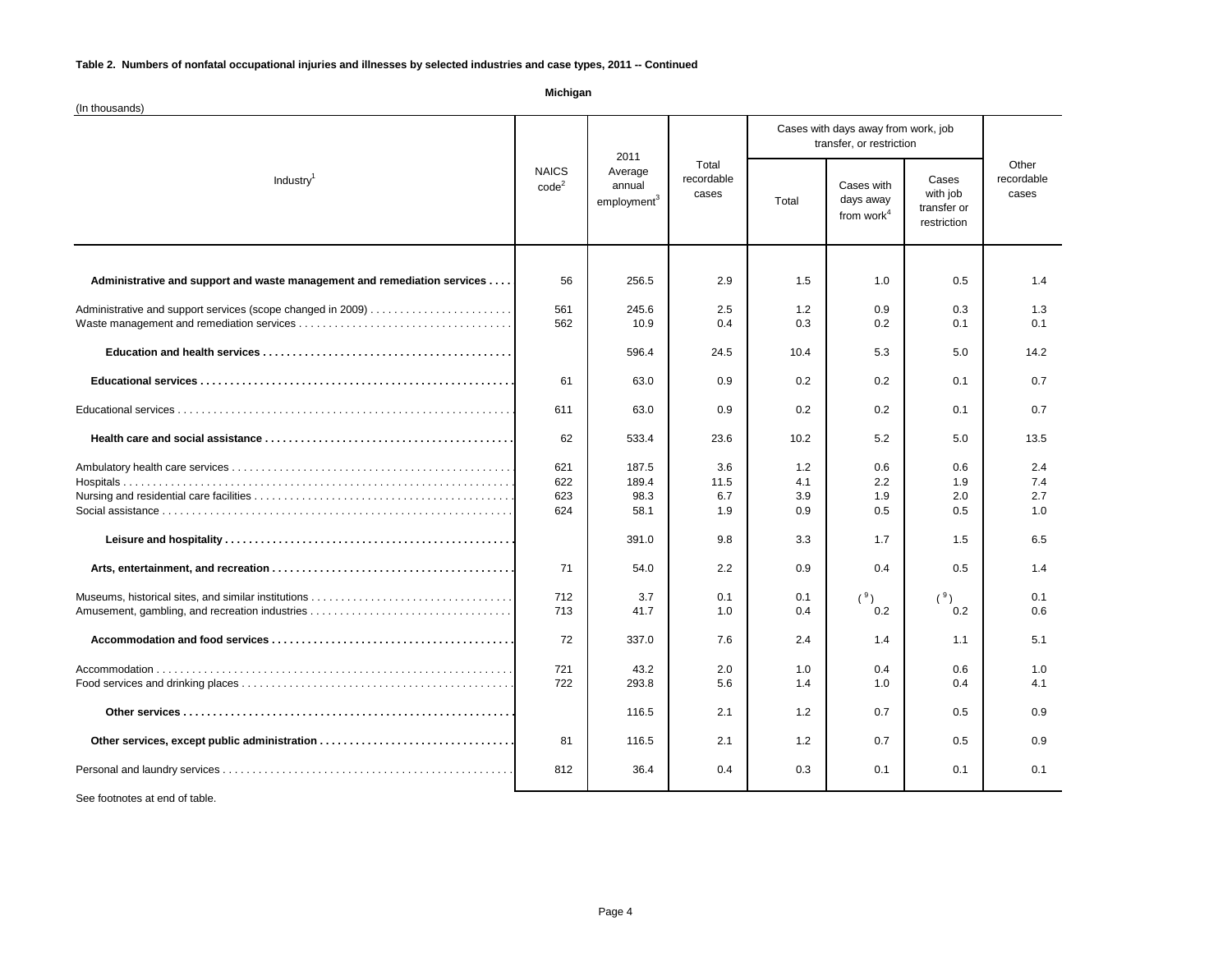(In thousands) Religious, grantmaking, civic, professional, and similar organizations . . . . . . . . . . . . . . . . . . . . . . . . . . . . . . . . . . . . . . . . . . . . . . . . . . . . . . . . . . . . . . . . . . . . . . . . . . . . . . . . 813 45.0 0.5 0.3 0.2 -- 0.3 510.6 17.8 8.5 5.4 3.1 9.3 143.9 3.7 1.8 1.1 0.7 1.9 143.9 3.7 1.8 1.1 0.7 1.9 104.1 | 2.8 | 1.1 | 0.5 | 0.6 | 1.8 61 79.3 1.6 0.6 0.3 0.3 1.0 Educational services . . . . . . . . . . . . . . . . . . . . . . . . . . . . . . . . . . . . . . . . . . . . . . . . . . . . . . . . . . . . . . . . . . . . . . . . . . . . . . . . 611 79.31.6 0.6 0.3 0.3 1.0 62 24.8 1.3 0.5 0.3 0.2 0.8 Hospitals . . . . . . . . . . . . . . . . . . . . . . . . . . . . . . . . . . . . . . . . . . . . . . . . . . . . . . . . . . . . . . . . . . . . . . . . . . . . . . . . 622 -- 1.0 0.4 0.1 0.2 0.7 Nursing and residential care facilities . . . . . . . . . . . . . . . . . . . . . . . . . . . . . . . . . . . . . . . . . . . . . . . . . . . . . . . . . . . . . . . . . . . . . . . . . . . . . . . . 623 -- 0.1 0.1 0.1 ( <sup>9</sup>) ( <sup>9</sup>) 37.9 0.9 0.7 0.6 0.1 0.2 92 37.9 0.9 0.7 0.6 0.1 0.2 Justice, public order, and safety activities . . . . . . . . . . . . . . . . . . . . . . . . . . . . . . . . . . . . . . . . . . . . . . . . . . . . . . . . . . . . . . . . . . . . . . . . . . . . . . . . 922 16.6 0.7 0.6 0.5 0.1 0.1 366.7 14.1 6.7 4.3 2.4 7.3 4.7 0.3 0.2 0.2 -- 0.1 362.0 13.7 6.5 4.1 2.4 7.2 5.3 0.3 0.2 0.2  $(9)$  0.1 48-49 3.9 0.2 0.2 0.2 -- (<sup>9</sup>) Transit and ground passenger transportation . . . . . . . . . . . . . . . . . . . . . . . . . . . . . . . . . . . . . . . . . . . . . . . . . . . . . . . . . . . . . . . . . . . . . . . . . . . . . . . . 485 3.8 0.2 0.2 0.2 ( <sup>9</sup>) ( <sup>9</sup>)  **Goods-producing<sup>5</sup> . . . . . . . . . . . . . . . . . . . . . . . . . . . . . . . . . . . . . . . . . . . . . . . . . . . . . . . . . . . . . . . . . . . . . . . . . . . . . . . . Service-providing . . . . . . . . . . . . . . . . . . . . . . . . . . . . . . . . . . . . . . . . . . . . . . . . . . . . . . . . . . . . . . . . . . . . . . . . . . . . . . . . Trade, transportation, and utilities<sup>8</sup> . . . . . . . . . . . . . . . . . . . . . . . . . . . . . . . . . . . . . . . . . . . . . . . . . . . . . . . . . . . . . . . . . . . . . . . . . . . . . . . . Transportation and warehousing<sup>8</sup> . . . . . . . . . . . . . . . . . . . . . . . . . . . . . . . . . . . . . . . . . . . . . . . . . . . . . . . . . . . . . . . . . . . . . . . . . . . . . . . . Education and health services . . . . . . . . . . . . . . . . . . . . . . . . . . . . . . . . . . . . . . . . . . . . . . . . . . . . . . . . . . . . . . . . . . . . . . . . . . . . . . . . Educational services . . . . . . . . . . . . . . . . . . . . . . . . . . . . . . . . . . . . . . . . . . . . . . . . . . . . . . . . . . . . . . . . . . . . . . . . . . . . . . . . Health care and social assistance . . . . . . . . . . . . . . . . . . . . . . . . . . . . . . . . . . . . . . . . . . . . . . . . . . . . . . . . . . . . . . . . . . . . . . . . . . . . . . . . Public administration . . . . . . . . . . . . . . . . . . . . . . . . . . . . . . . . . . . . . . . . . . . . . . . . . . . . . . . . . . . . . . . . . . . . . . . . . . . . . . . . Public administration . . . . . . . . . . . . . . . . . . . . . . . . . . . . . . . . . . . . . . . . . . . . . . . . . . . . . . . . . . . . . . . . . . . . . . . . . . . . . . . . Local government . . . . . . . . . . . . . . . . . . . . . . . . . . . . . . . . . . . . . . . . . . . . . . . . . . . . . . . . . . . . . . . . . . . . . . . . . . . . . . . .** Total Cases with days away from work $<sup>4</sup>$ </sup> Cases with job transfer or restriction  **State and local government . . . . . . . . . . . . . . . . . . . . . . . . . . . . . . . . . . . . . . . . . . . . . . . . . . . . . . . . . . . . . . . . . . . . . . . . . . . . . . . . State government . . . . . . . . . . . . . . . . . . . . . . . . . . . . . . . . . . . . . . . . . . . . . . . . . . . . . . . . . . . . . . . . . . . . . . . . . . . . . . . . Service-providing . . . . . . . . . . . . . . . . . . . . . . . . . . . . . . . . . . . . . . . . . . . . . . . . . . . . . . . . . . . . . . . . . . . . . . . . . . . . . . . . Michigan** Industry<sup>1</sup> NAICS  $code<sup>2</sup>$ 2011 Average annual employment<sup>3</sup> Total recordable cases Cases with days away from work, job transfer, or restriction **Other** recordable cases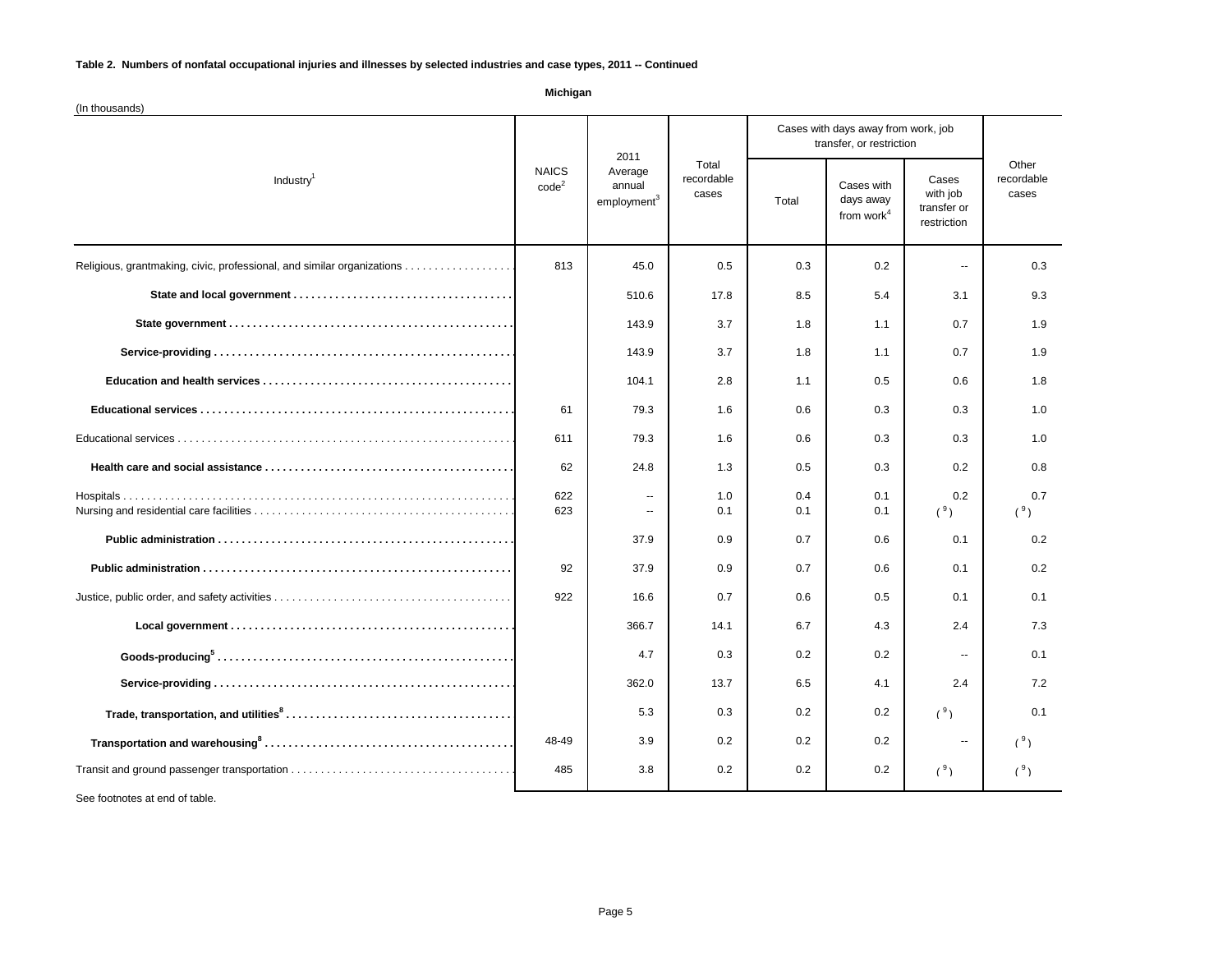| Michigan<br>(In thousands) |                          |                                                      |                              |                                                                 |                                          |                                                 |                              |
|----------------------------|--------------------------|------------------------------------------------------|------------------------------|-----------------------------------------------------------------|------------------------------------------|-------------------------------------------------|------------------------------|
| Industry <sup>1</sup>      | <b>NAICS</b><br>$code^2$ | 2011<br>Average<br>annual<br>employment <sup>3</sup> | Total<br>recordable<br>cases | Cases with days away from work, job<br>transfer, or restriction |                                          |                                                 |                              |
|                            |                          |                                                      |                              | Total                                                           | Cases with<br>days away<br>from work $4$ | Cases<br>with job<br>transfer or<br>restriction | Other<br>recordable<br>cases |
|                            |                          |                                                      |                              |                                                                 |                                          |                                                 |                              |
|                            | 22                       | 1.3                                                  | 0.1                          | 0.1                                                             | (9)                                      | (9)                                             | (°)                          |
|                            | 221                      | 1.3                                                  | 0.1                          | 0.1                                                             | (°)                                      | (°)                                             | (°)                          |
|                            |                          | 234.6                                                | 8.1                          | 3.7                                                             | 2.3                                      | 1.4                                             | 4.5                          |
|                            | 61                       | 212.4                                                | 6.6                          | 2.6                                                             | 1.9                                      | 0.7                                             | 4.0                          |
|                            | 611                      | 212.4                                                | 6.6                          | 2.6                                                             | 1.9                                      | 0.7                                             | 4.0                          |
|                            | 62                       | 22.2                                                 | 1.5                          | 1.1                                                             | 0.4                                      | 0.7                                             | 0.4                          |
|                            | 622<br>623               | 13.1<br>6.8                                          | 0.7<br>0.8                   | 0.4<br>0.6                                                      | 0.2<br>0.2                               | 0.2<br>0.5                                      | 0.2<br>0.2                   |
|                            |                          | 114.4                                                | 5.2                          | 2.6                                                             | 1.6                                      | 0.9                                             | 2.6                          |
|                            |                          |                                                      |                              |                                                                 |                                          |                                                 |                              |